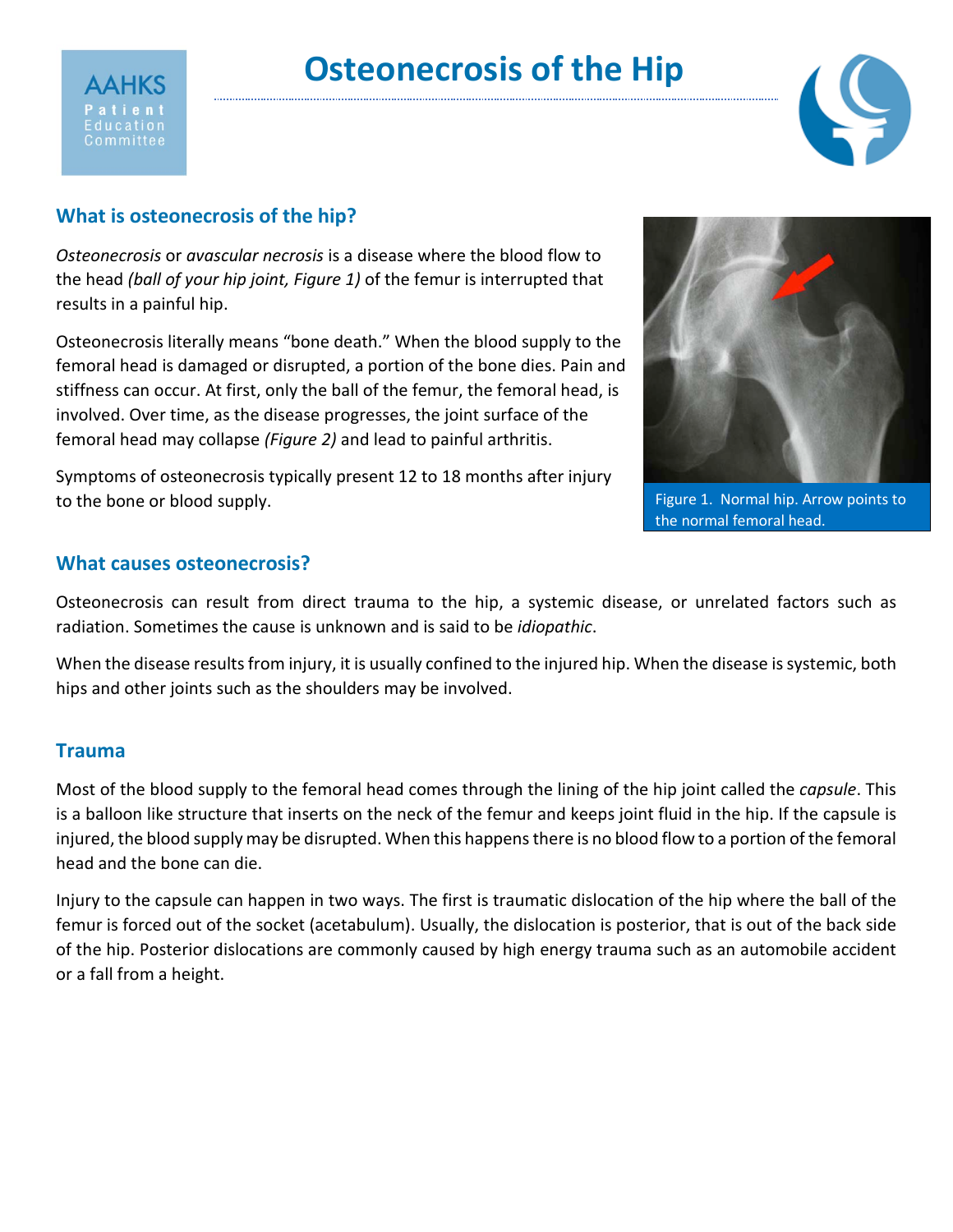



Figure 2. Femoral head with osteonecrosis, outlined by arrows, notice the ball is no longer round.

When there is a dislocation, it is important that the head be put back in the socket (reduced) as soon as possible. This can sometimes be done by closed manipulation under sedation or anesthesia. Other times, open surgery is required. Restoring the blood supply quickly can help prevent osteonecrosis.

The capsule of the hip joint can also be injured by fracture. If the neck of the femur just below the femoral head is broken, and the fracture is out of place, it is likely that the capsule will be injured as well. When the capsule is damaged the fracture may not have enough blood supply to heal and osteonecrosis can develop.

For this reason, displaced femoral neck fractures are often treated with hip replacement instead of fixing or pinning the

break with screws. Even if a femoral neck fracture treated with pinning has healed, osteonecrosis can still be a secondary complication.

# *Systemic*

Systemic causes of osteonecrosis are conditions which occur throughout the body. In this setting, it is common for both hips to be involved. It is not known if there is a single insult to the circulation or if the damage happens over a period of time. Some of the common systemic causes include:

*Steroid therapy* – It is not clear why taking steroids causes osteonecrosis. It is also not known what dose or length of steroid therapy causes harm. Many patients take steroids for conditions such as chronic lung disease, rheumatologic problems, colitis, or autoimmune diseases. If a patient has been taking steroids for a long period of time and develops hip pain, osteonecrosis should be ruled out.

*Alcoholism* – Although chronic alcoholism has been associated with osteonecrosis, the direct cause is unclear. It is thought that long-term alcohol use may damage some of the small vessels that supply the femoral head.

*Autoimmune disorders* – Diseases such as systemic lupus erythematosus, scleroderma, rheumatoid arthritis, and vasculitis are sometimes associated with osteonecrosis. As with steroid therapy and alcoholism, the reason for this is unknown. It may be due to the fact that many of these patients are given long-term steroids as part of their treatment.

*Gaucher's disease* – Gaucher's disease is a lipid storage disease where fatty tissues and diseased cells called Gaucher cells build up in organs such as the liver, the spleen, and bone marrow. The fatty infiltration may affect the blood supply to the hip.

*Blood disorders* – Diseases that affect blood flow or cause clotting disorders may cause osteonecrosis. Most common of these is *sickle cell anemia* [Sickle Cell Anemia and Total Hip Replacement | Hip and Knee Care](https://hipknee.aahks.org/sickle-cell-anemia-and-total-hip-replacement/) 

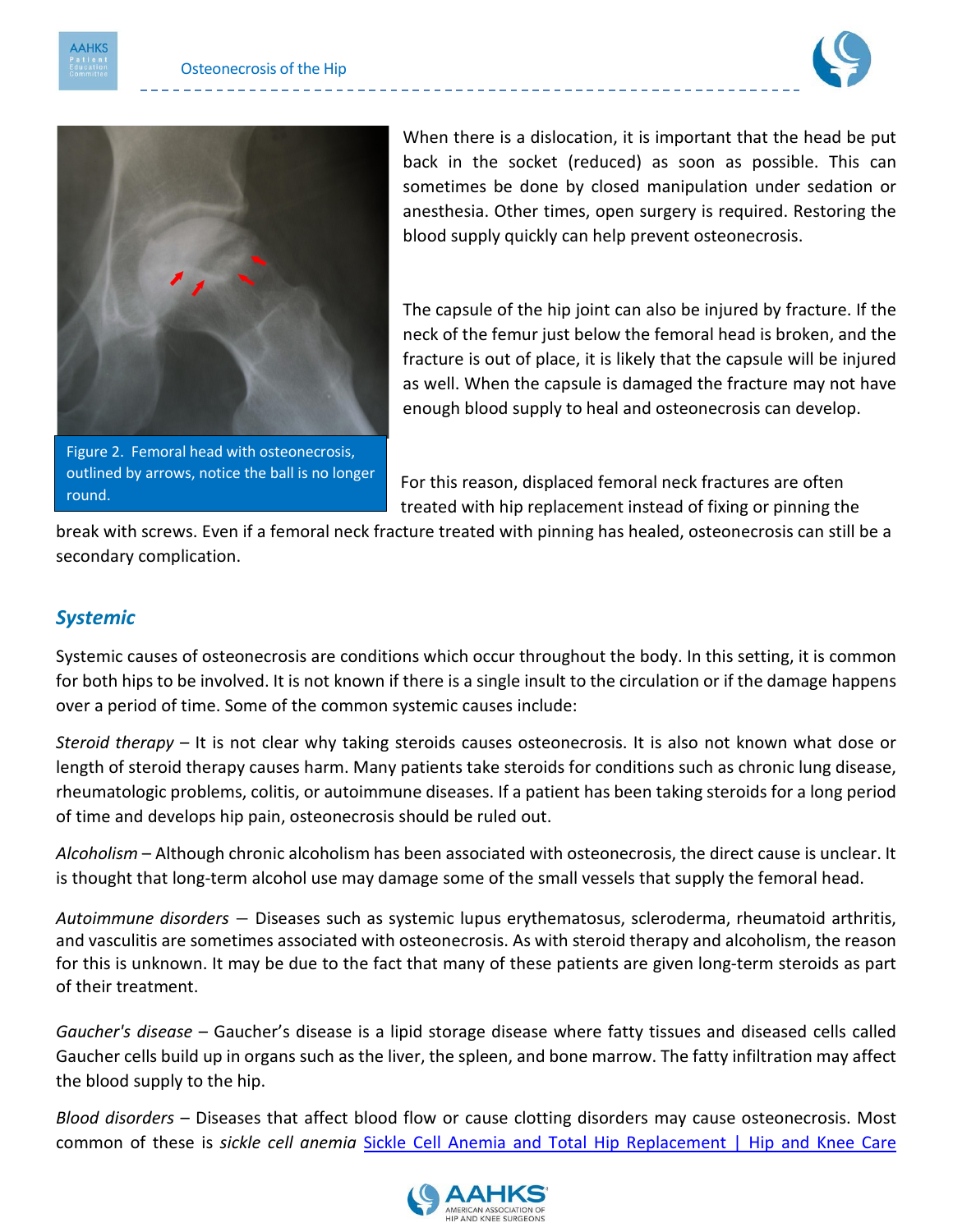



[\(aahks.org\)](https://hipknee.aahks.org/sickle-cell-anemia-and-total-hip-replacement/) where red blood cells become deformed into crescent shapes causing painful sickle cell crises in bone.

### *Other Causes*

*Caisson disease* - Sometimes known as "the bends", caisson disease can happen to divers who come to the surface too quickly after a deep dive. If they do not decompress slowly, nitrogen bubbles can form in small vessels and cause osteonecrosis. Typically, caisson disease is immediately painful after too rapid decompression.

*Radiation injury* – Patients who are treated with large doses of radiation may sometimes develop osteonecrosis in the radiated area as a result of their treatment. As with other factors the cause remains unclear but is most likely due to small vessel damage.

*Transplantation* – Osteonecrosis may occur in patients who have had organ transplantation. This may be related to anti-rejection drugs such as steroids.

# **What are the symptoms of osteonecrosis?**

Pain is the earliest symptom of osteonecrosis of the hip. The pain is centered in the groin and radiates to the side and the back of the hip as well as the front of the thigh. It may radiate as far down as the knee. Sometimes it may feel like the pain is actually coming from the knee.

The pain may be present both with activity and at rest and typically will get worse when you are walking or bearing weight. Early on, you may have pain in your hip but still have good range of motion. It may feel like a pulled groin muscle that just doesn't seem to go away.

In later stages, if arthritis develops in the joint, your hip may become stiff, and you may start to lose mobility. You may have difficulty putting on your socks or tying your shoes. It may be hard to get in a car and you may have to do stairs one at a time. The symptoms will be similar to those of osteoarthritis of the hip Osteoarthritis [| Hip and Knee Care \(aahks.org\).](https://hipknee.aahks.org/osteoarthritis-frequently-asked-questions/)

# **How do we diagnose osteonecrosis?**

When you visit your doctor, he or she will take a history, ask you to describe your symptoms, and do a physical examination. Your doctor will then take x-rays which will most often make the diagnosis. Osteonecrosis of the hip has a characteristic appearance on x-ray. There is a wedge-shaped area of bone in the superior and lateral aspect of the head of the femur. The borders of the wedge are marked by dense bone (*sclerosis)* which has a whitish appearance on x-ray *(Figure 2).* The bone within the wedge will also appear abnormal.

On the lateral x-ray view, there may be a thin lucent (clear) line just beneath the surface of the joint. This is called a "crescent" or "meniscus" sign *(Figure 3).* In later stages of the disease, the joint surface may collapse.

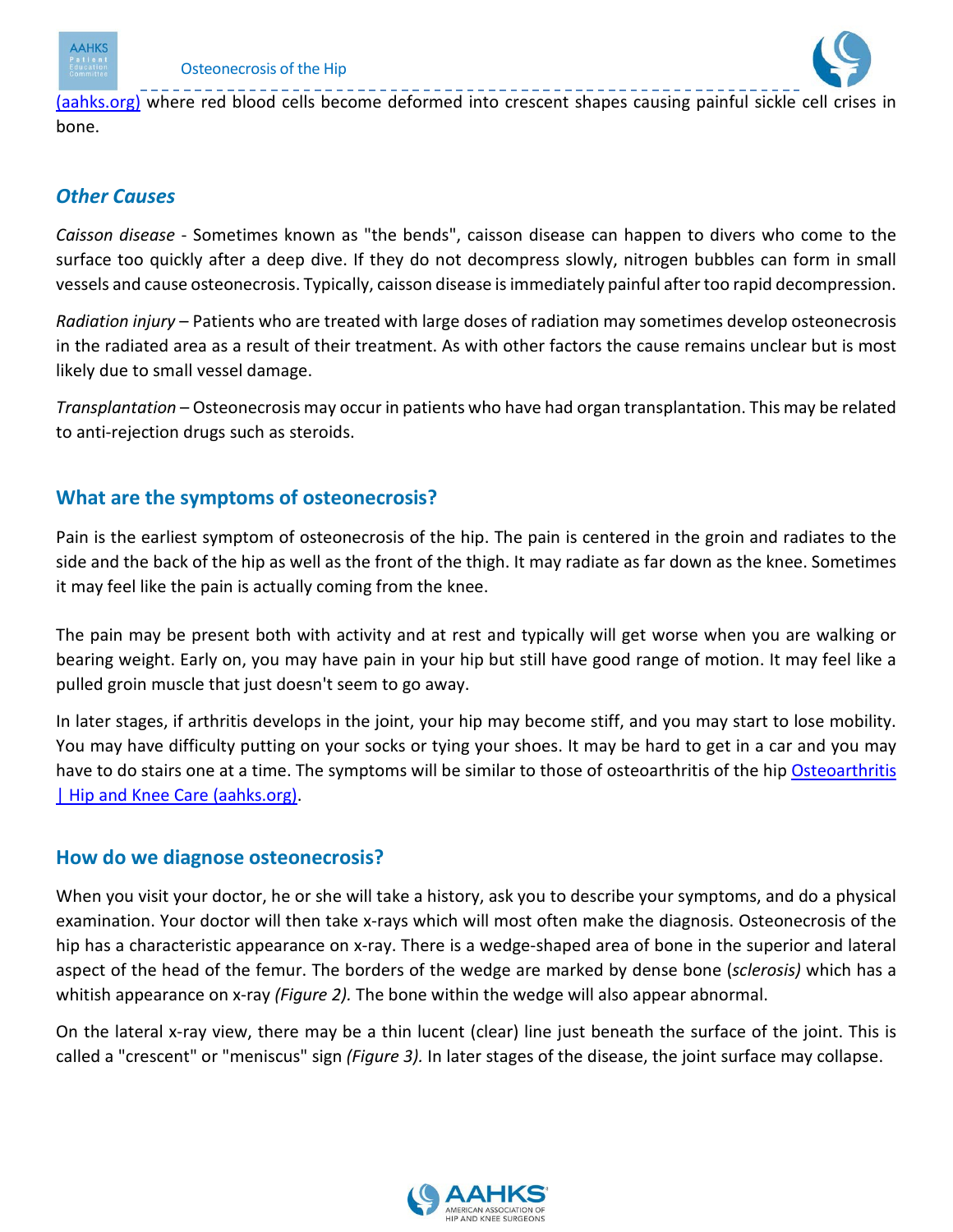



Early on, when a patient presents with only hip pain and the x-rays are normal, an MRI scan may be necessary to make the diagnosis *(Figure 4).* An MRI can tell how much of the bone is involved by the disease. It can also diagnose osteonecrosis in the opposite hip even though that hip may not have any symptoms at all.

#### **How do we treat osteonecrosis?**

The treatment of osteonecrosis depends upon the severity of your symptoms and how far the disease has progressed. In early stages, when pain is mild and does not interfere with function, anti-inflammatory medication and modified activity may be effective.

However, once the diagnosis is made, it is important to assess the status of the femoral head. If the joint surface of the head is intact and has not collapsed, then surgical procedures that can restore and preserve the normal femoral head may be considered.



Figure 3. X-ray of a hip with osteonecrosis with the arrows highlighting the clear line of the "crescent sign."

### **Surgical treatment of Osteonecrosis of the hip**

Often these procedures are done even though symptoms may not be severe. Early intervention may allow for new bone growth in the femoral head and prevent the need for hip replacement.

The most common procedure is called a *core decompression*. A channel (or hole) is drilled from the base of the greater trochanter (point of your hip) on the side of the femur through the femoral neck into the area of osteonecrosis in the femoral head. The diseased bone is then reamed out and removed. This allows new bone to grow and replace the bone that has been removed. In some cases, bone graft material may be used to fill the area in an attempt to speed up the healing process. The graft may be an *autograft* taken from another area of the pelvis or an *allograft*, cadaver bone from a bone bank. Bone graft fills the space and creates a foundation for new bone growth in the femoral head.



Figure 4. MRI of a hip with osteonecrosis, arrows outline the wedge-like area of bone that is affected.

Another option is to use a *vascularized bone graft*. This is a section of bone with an artery and vein attached. It is usually taken from the shaft of the fibula, the small bone of the leg. The artery and vein are then reattached to vessels around the hip. This provides a blood supply for the new bone.

*Osteotomy* is a procedure where the neck of the femur is cut, and the area of osteonecrosis is rotated away from the weight-bearing portion of the joint. This surgery is no longer performed very often because success rates are mixed, and the recovery is long.